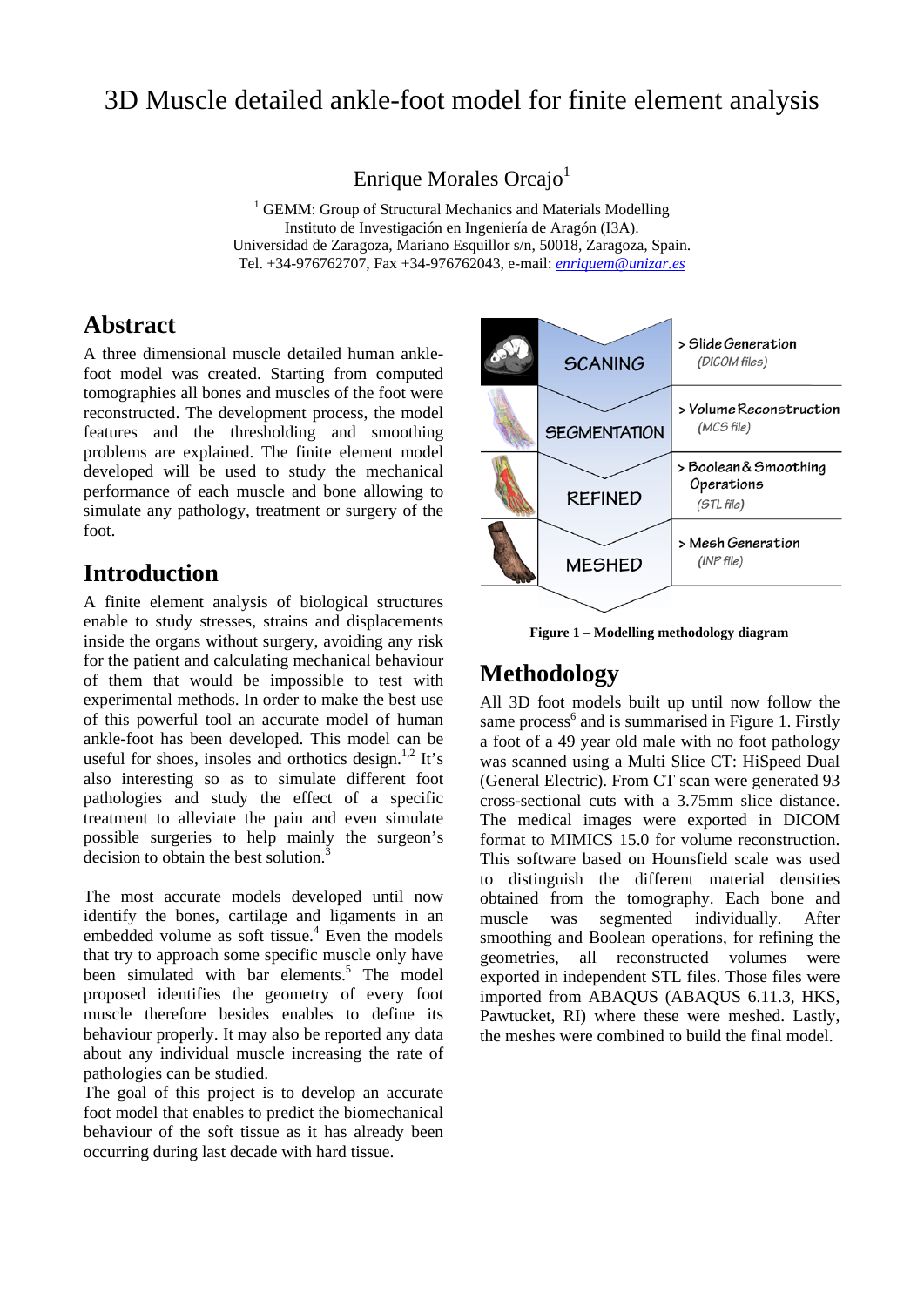#### II Reunión Jóvenes Investigadores del Instituto de Investigación en Ingeniería de Aragón (I3A)



**Figure 2 - Volumes generated shown by layers** 

## **Model characteristics**

The 3D muscle detailed ankle-foot model gathered 30 bones, 25 muscles, ligaments and cartilages (Figure 2). The bone structure reconstructed was made up of tibia, fibula, talus, calcaneus, cuboid, navicular, 3 cuneiforms, 5 metatarsals, 5 proximal phalanges, 4 middle phalanges, 5 distal phalanges and 2 sesamoids distinguishing between cortical and trabecular bone all of them. Between each bone were created the corresponding cartilage and ligaments. For the muscular system the following were indentified: extensor digitorum longus and brevis, extensor hallucis longus, 4 dorsal and 3 posterior interossei, tibialis anterior and posterior, peroneus longus and brevis, adductor and abductor hallucis, flexor hallucis longus and brevis, flexor digitorum longus and brevis, 4 lumbricals, quadratus plantae, abductor and flexor digiti mini, achilles tendon and plantar fascia. Finally all this

2

geometry was encapsulated in fat tissue. The most interesting of this powerful detailed model was that every single item could be characterized and reported individually, so any disease in feet even complex pathologies involving both soft and hard tissues could be simulated.

## **Overcome problems**

Thresholding tool in MIMICS was used to define each tissue (cortical bone, trabecular bone, muscle, facia and fat). This method is very useful to distinguish between items with different radiodensities like cortical and trabecular bone or separate bone, muscle-tendon tissue and fat tissue as shown in Figure 3. But defining every muscle was the most difficult challenge of the project. This problem was solved making tight contrasts within the range of muscle Hounsfield units. Flexor and extensor tendons could be defined with this high contrast, others like Achilles tendon was clearly